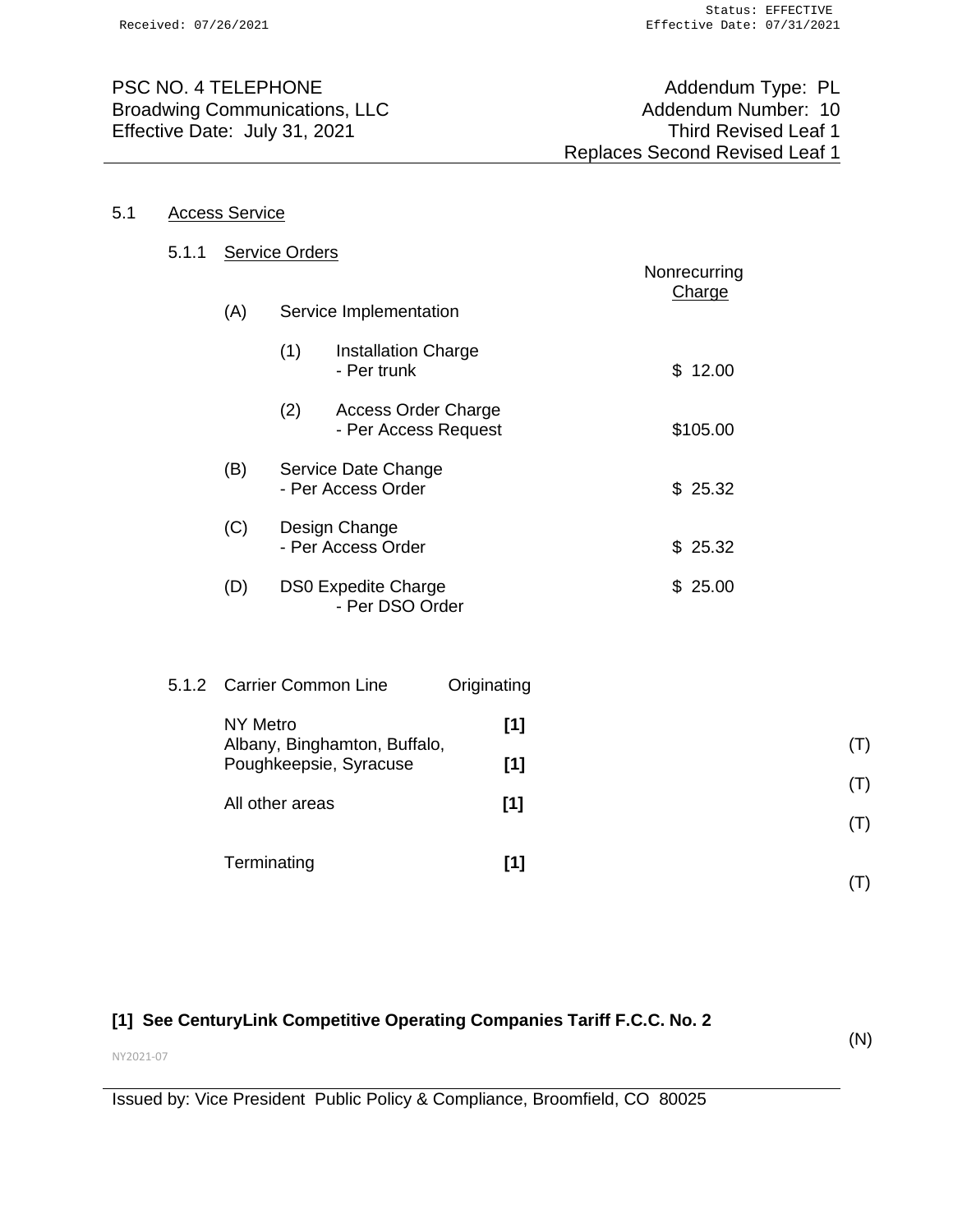PSC NO. 4 TELEPHONE<br>Broadwing Communications, LLC More and Addendum Type: PL Addendum Number: 10 Broadwing Communications, LLC Effective Date: July 31, 2021 **First Revised Leaf 2** 

Replaces Original Leaf 2

#### 5.1 Access Service (cont'd.)

#### 5.1.3 Local Transport

| (A) |                 | <b>Entrance Facility</b>                                                    |                     |                                 |                |     |
|-----|-----------------|-----------------------------------------------------------------------------|---------------------|---------------------------------|----------------|-----|
|     | (1)             | DS <sub>1</sub><br>- Per Point of Termination<br><b>Installation Charge</b> |                     | Nonrecurring<br>[1]<br>\$525.00 | <b>Monthly</b> | (T) |
|     |                 |                                                                             |                     | Nonrecurring                    | Monthly        |     |
|     | (2)             | DS <sub>3</sub><br>- Per Point of Termination<br><b>Installation Charge</b> |                     | [1]<br>\$775.00                 |                | (T) |
| (B) |                 | <b>Direct Trunked Transport</b>                                             |                     |                                 |                |     |
|     |                 | <b>Facility Mileage</b>                                                     | <b>Monthly Rate</b> | Per Mile                        |                |     |
|     | DS <sub>1</sub> |                                                                             | $[1]$               |                                 |                | (T) |
|     | DS <sub>3</sub> |                                                                             | [1]                 |                                 |                | (T) |

#### **[1] See CenturyLink Competitive Operating Companies Tariff F.C.C. No. 2** (N)

<sup>2</sup>Applies to FG D only

NY2021-07

Issued by: Vice President Public Policy & Compliance, Broomfield, CO 80025

(C) Network Blocking Charge<sup>2</sup> \$0.0079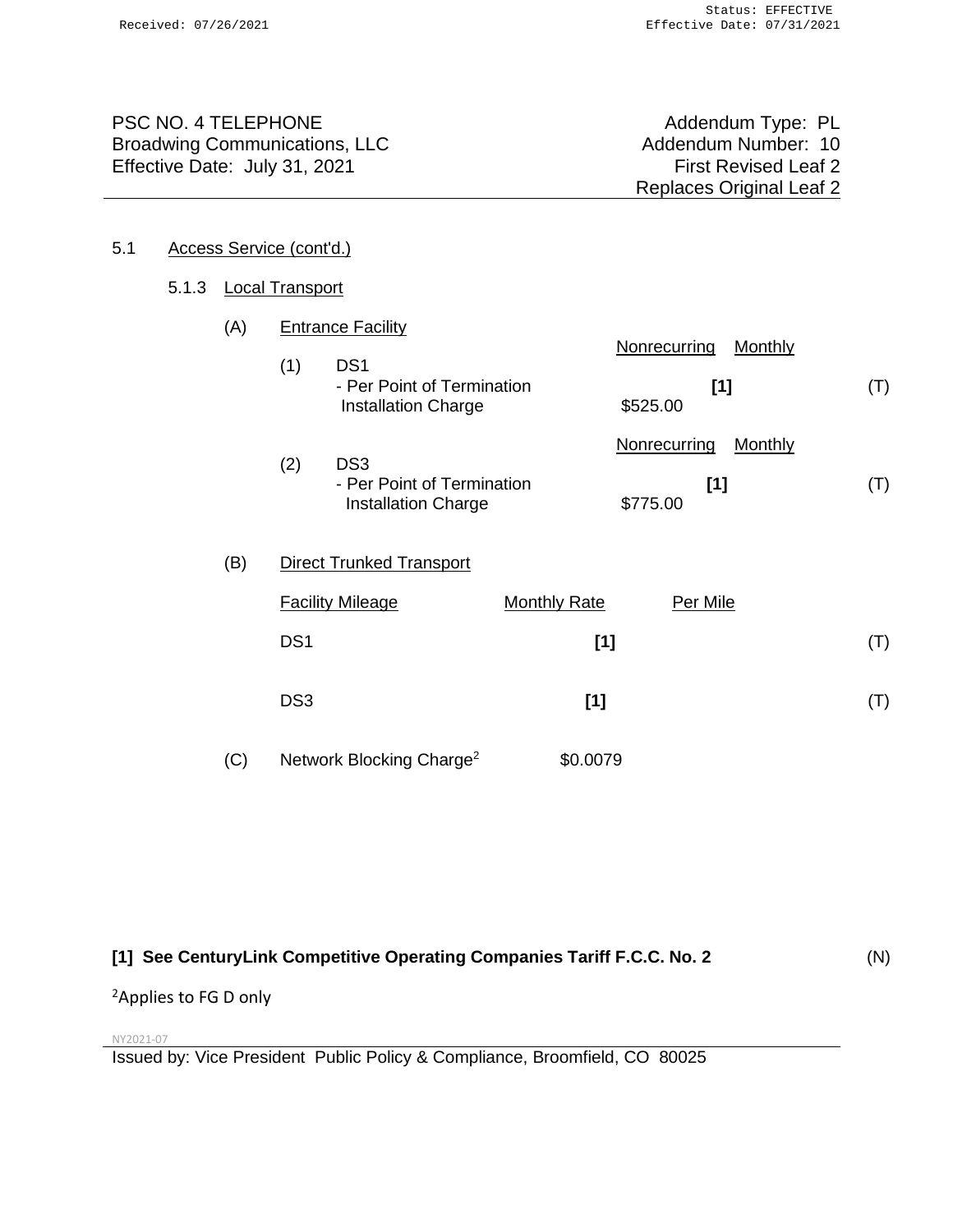PSC NO. 4 TELEPHONE<br>Broadwing Communications, LLC More and Addendum Type: PL Addendum Number: 10 Broadwing Communications, LLC Effective Date: July 31, 2021 Third Revised Leaf 3

#### 5.1 Access Service (cont'd.)

## 5.1.3 Local Transport (cont'd)

| (D) |                                               | <b>Chargeable Optional Features</b> |                   |              |       |
|-----|-----------------------------------------------|-------------------------------------|-------------------|--------------|-------|
|     |                                               |                                     |                   | Nonrecurring |       |
|     | (1)<br><b>SS7 Signaling Option Conversion</b> |                                     |                   |              |       |
|     |                                               | - Per First Trunk Converted         |                   | \$0.00       |       |
|     |                                               | - Per Additional Trunk Converted    |                   | \$0.00       |       |
|     | (2)<br>Change in Point Code                   |                                     |                   |              |       |
|     |                                               | - First                             |                   | \$169.77     |       |
|     |                                               | - Per additional change             |                   | \$34.34      |       |
| (E) |                                               | <b>Transport Multiplexing</b>       |                   |              |       |
|     |                                               |                                     | Per Access Minute |              |       |
|     |                                               | Originating                         | [1]               |              | ( I ) |
|     |                                               | Terminating                         | [1]               |              |       |

# **[1] See CenturyLink Competitive Operating Companies Tariff F.C.C. No. 2**

(N)

NY2021-07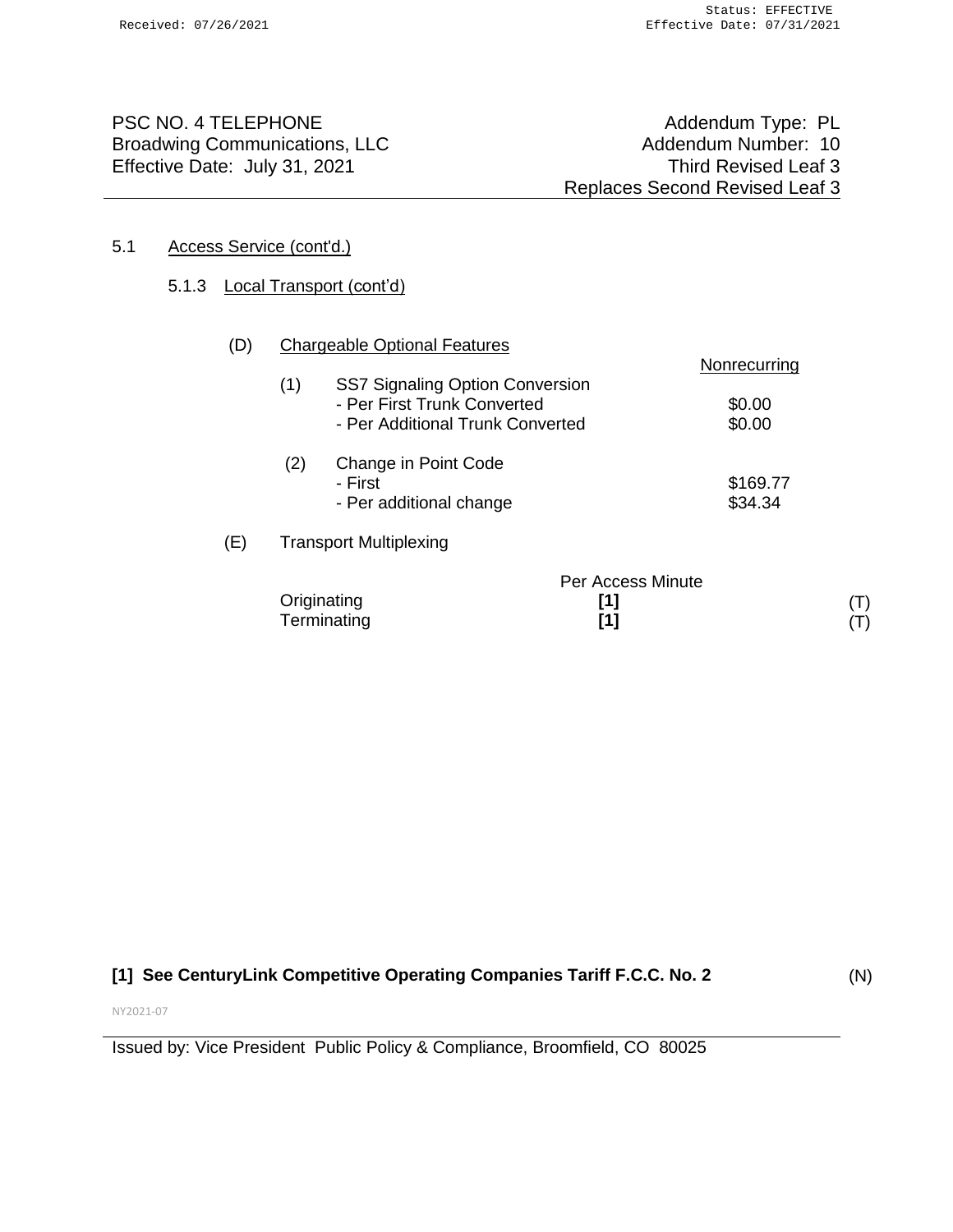| <b>PSC NO. 4 TELEPHONE</b>            |
|---------------------------------------|
| <b>Broadwing Communications, LLC</b>  |
| Initial Effective Date: June 17, 2006 |

Addendum Type: PL Addendum Number: 10 **Original Leaf 4** 

#### 5.1 Access Service (cont'd.)

#### 5.1.3 Local Transport (cont'd.)

- (F) Non-chargeable Optional Features
	- (1) Supervisory Signaling

DX Supervisory Signaling arrangement - Per Transmission Path

SF Supervisory Signaling arrangement - Per Transmission Path

E&M Type I Supervisory Signaling arrangement - Per Transmission Path

E&M Type II Supervisory Signaling arrangement - Per Transmission Path

E&M Type III Supervisory Signaling arrangement (available with FGD) - Per Transmission Path

(2) Customer specification of the receive transmission level at the first point of switching within a range acceptable to the Company (available with FGB) - Per Transmission Path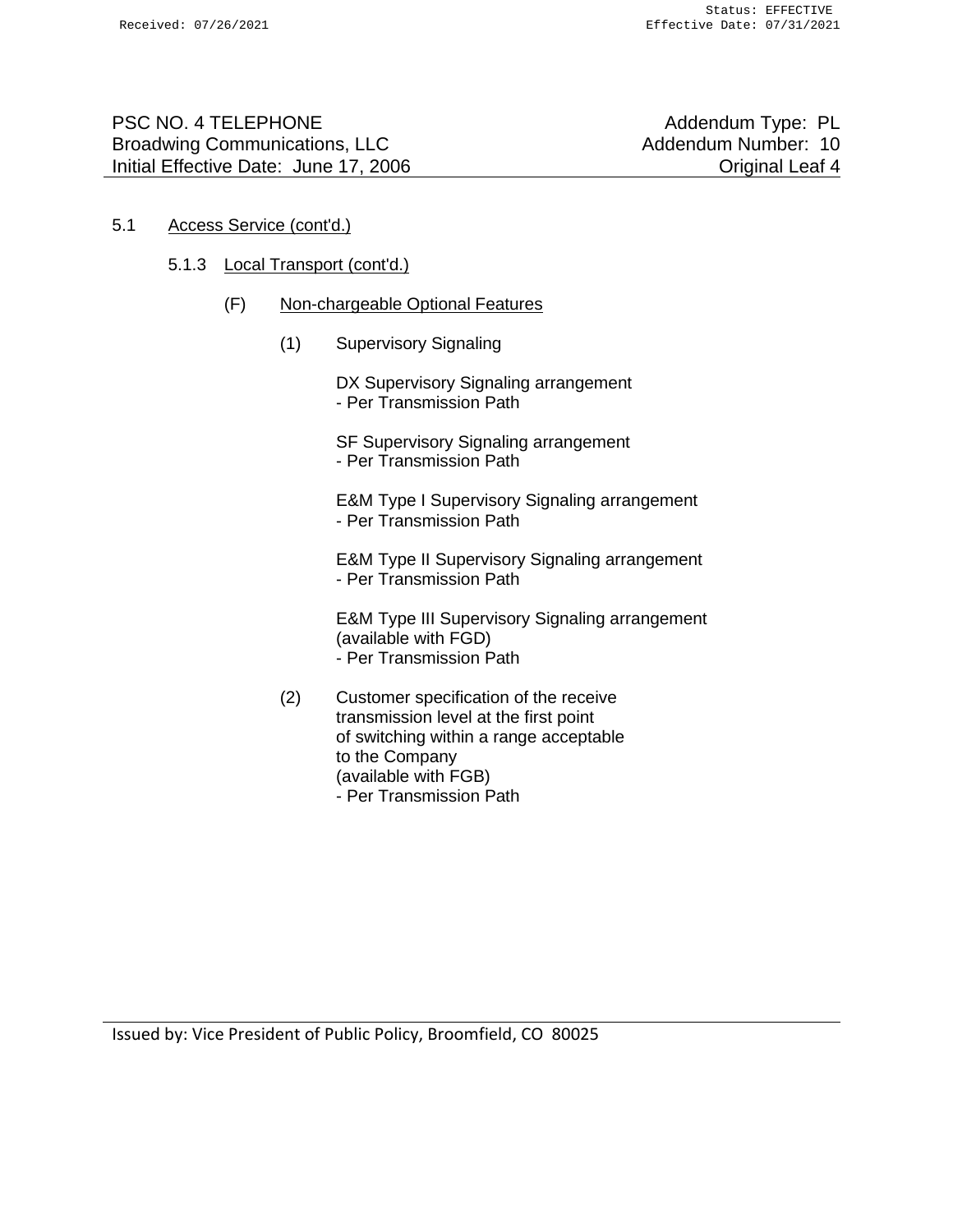PSC NO. 4 TELEPHONE Addendum Type: PL Broadwing Communications, LLC Addendum Number: 10 Effective Date: July 31, 2021 **Third Revised Leaf 5** 

Replaces Second Revised Leaf 5

#### 5.1 Access Service (cont'd.)

#### 5.1.3 Local Transport (cont'd.)

| (F)<br>Non-chargeable Optional Features (cont'd.) |
|---------------------------------------------------|
|---------------------------------------------------|

- (3) Customer specification of Local Transport Termination Four-wire termination in lieu of two-wire termination (available with FGB) - Per Transmission Path
- (4) Signaling System 7 - Per signaling connection arranged
- (5) 64 kbps Clear Channel Capability - Per Transmission Path
- (G) Local Transport Termination **Originating** NY Metro **[1]** Albany, Binghamton, Buffalo, Poughkeepsie, Syracuse **[1]** All other areas **[1]** Terminating **[1]**
- (H) Local Transport Facility **Originating** NY Metro **[1]** Albany, Binghamton, Buffalo, Poughkeepsie, Syracuse **[1]** All other areas **[1]** Terminating **[1]** (T) (T) (T) (T) (T)

### **[1] See CenturyLink Competitive Operating Companies Tariff F.C.C. No. 2**

(N)

(T)

(T) (T)

NY2021-07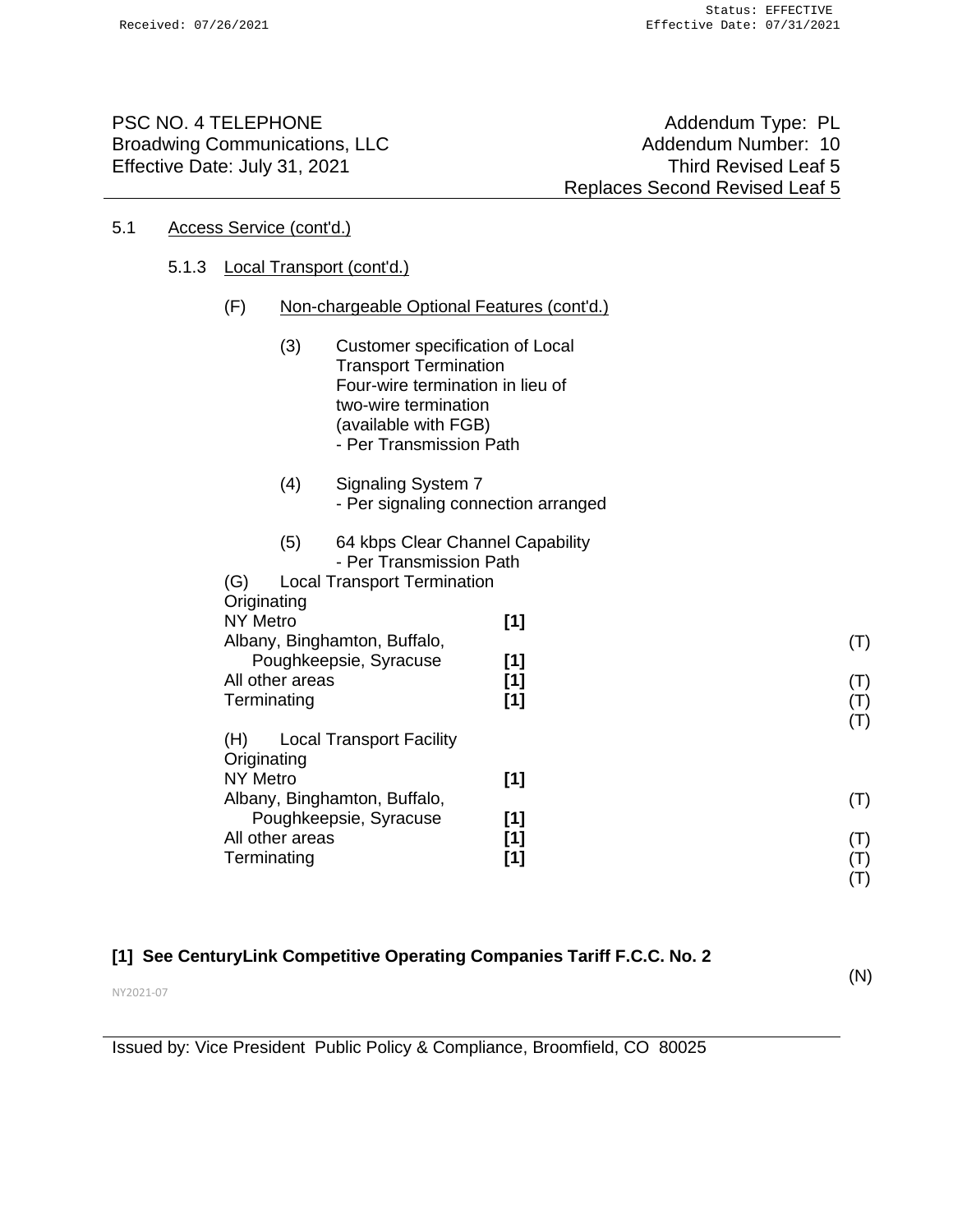| PSC NO. 4 TELEPHONE<br><b>Broadwing Communications, LLC</b><br>Effective Date: July 31, 2021 |       |                                                                                            |                                                                           |                                  | Addendum Type: PL<br>Addendum Number: 10<br><b>Third Revised Leaf 6</b><br>Replaces Second Revised Leaf 6 |                              |
|----------------------------------------------------------------------------------------------|-------|--------------------------------------------------------------------------------------------|---------------------------------------------------------------------------|----------------------------------|-----------------------------------------------------------------------------------------------------------|------------------------------|
| 5.1                                                                                          |       | Access Service (cont'd.)                                                                   |                                                                           |                                  |                                                                                                           |                              |
|                                                                                              | 5.1.4 | <b>End Office</b>                                                                          |                                                                           |                                  |                                                                                                           |                              |
|                                                                                              |       | <b>Local Switching</b><br>Originating<br><b>NY Metro</b><br>All other areas<br>Terminating | Albany, Binghamton, Buffalo,<br>Poughkeepsie, Syracuse                    | $[1]$<br>$[1]$<br>$[1]$<br>$[1]$ |                                                                                                           | (T)<br>(T)<br>(T)<br>(T)     |
|                                                                                              |       | (1)                                                                                        | <b>Common Switching Chargeable Optional Features</b>                      |                                  |                                                                                                           |                              |
|                                                                                              |       |                                                                                            | Automatic Number Identification/<br>SS7 Charge Number                     |                                  | <b>Rate</b>                                                                                               |                              |
|                                                                                              |       |                                                                                            | - Per Attempt                                                             |                                  | \$0.00053                                                                                                 |                              |
|                                                                                              |       | (2)<br>Originating<br><b>NY Metro</b>                                                      | <b>Shared End Office Trunk Port</b>                                       | $[1]$                            |                                                                                                           | (T)                          |
|                                                                                              |       | Terminating                                                                                | Albany, Binghamton, Buffalo,<br>Poughkeepsie, Syracuse<br>All other areas | $[1]$<br>$[1]$<br>$[1]$          |                                                                                                           | (T)<br>$(\mathsf{T})$<br>(T) |

# **[1] See CenturyLink Competitive Operating Companies Tariff F.C.C. No. 2**

(N)

NY2021-07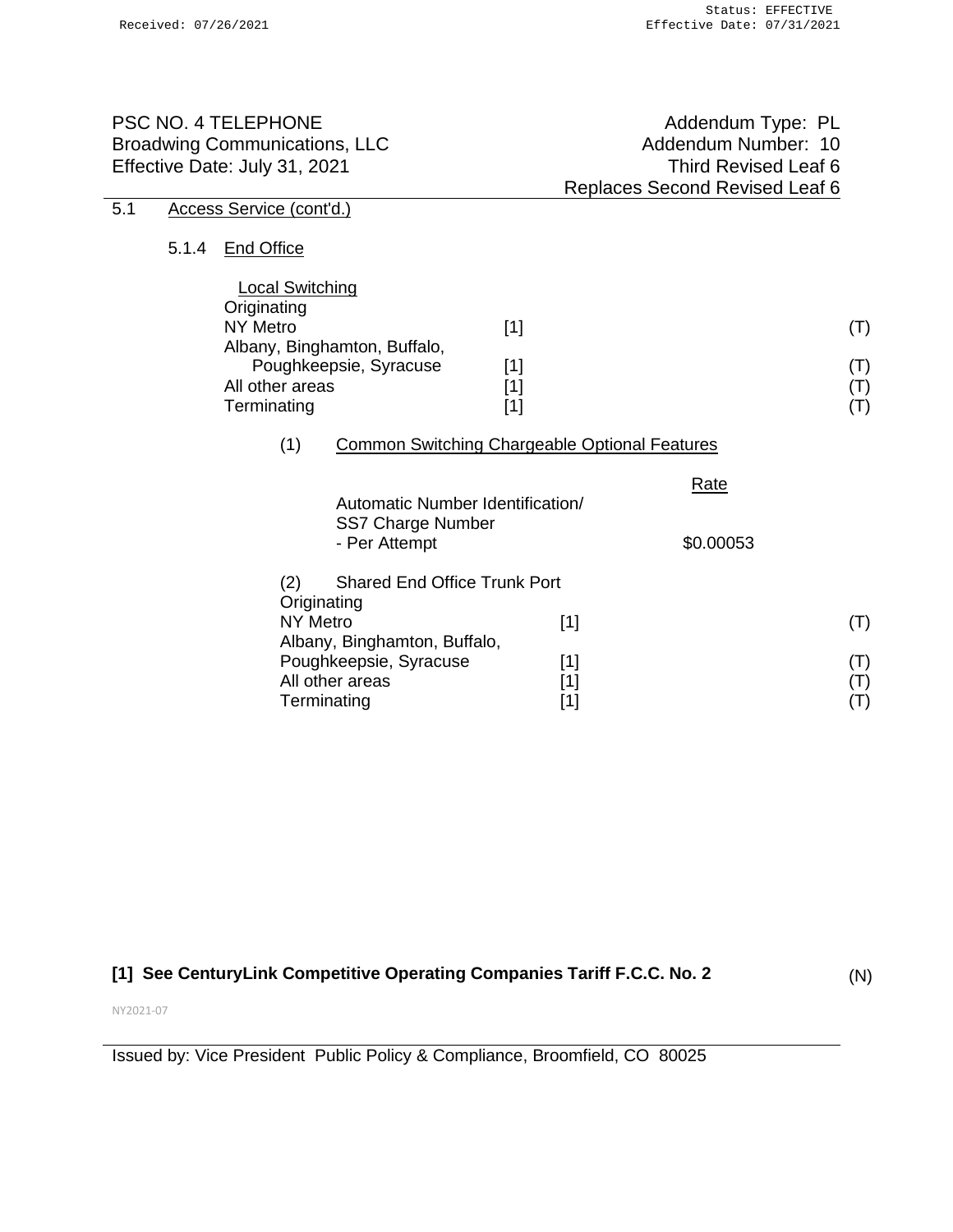PSC NO. 4 TELEPHONE Addendum Type: PL Broadwing Communications, LLC Addendum Number: 10 Initial Effective Date: June 17, 2006 Channel Controller Channel Channel Channel Channel Channel Channel Channel Channel Channel Channel Channel Channel Channel Channel Channel Channel Channel Channel Channel Channel Chann

#### 5.1 Access Service (cont'd.)

#### 5.1.4 End Office (cont'd.)

#### Local Switching (cont'd.)

(3) Common Switching Non-Chargeable Optional Features

Up to seven Digit Outpulsing of Access Digits to Customer (available with FGB) -Per Transmission Path Group

Service Class Routing (available with FGD) -Per Transmission Path Group

Alternate Traffic Routing (available with FGD) -Per Transmission Path Group

International Carrier Option (available with FGD) -Per End Office and Access Tandem

SS7 Signaling Option -Calling Party Number (available with FGD)

-Carrier Selection Parameter (available with FGD)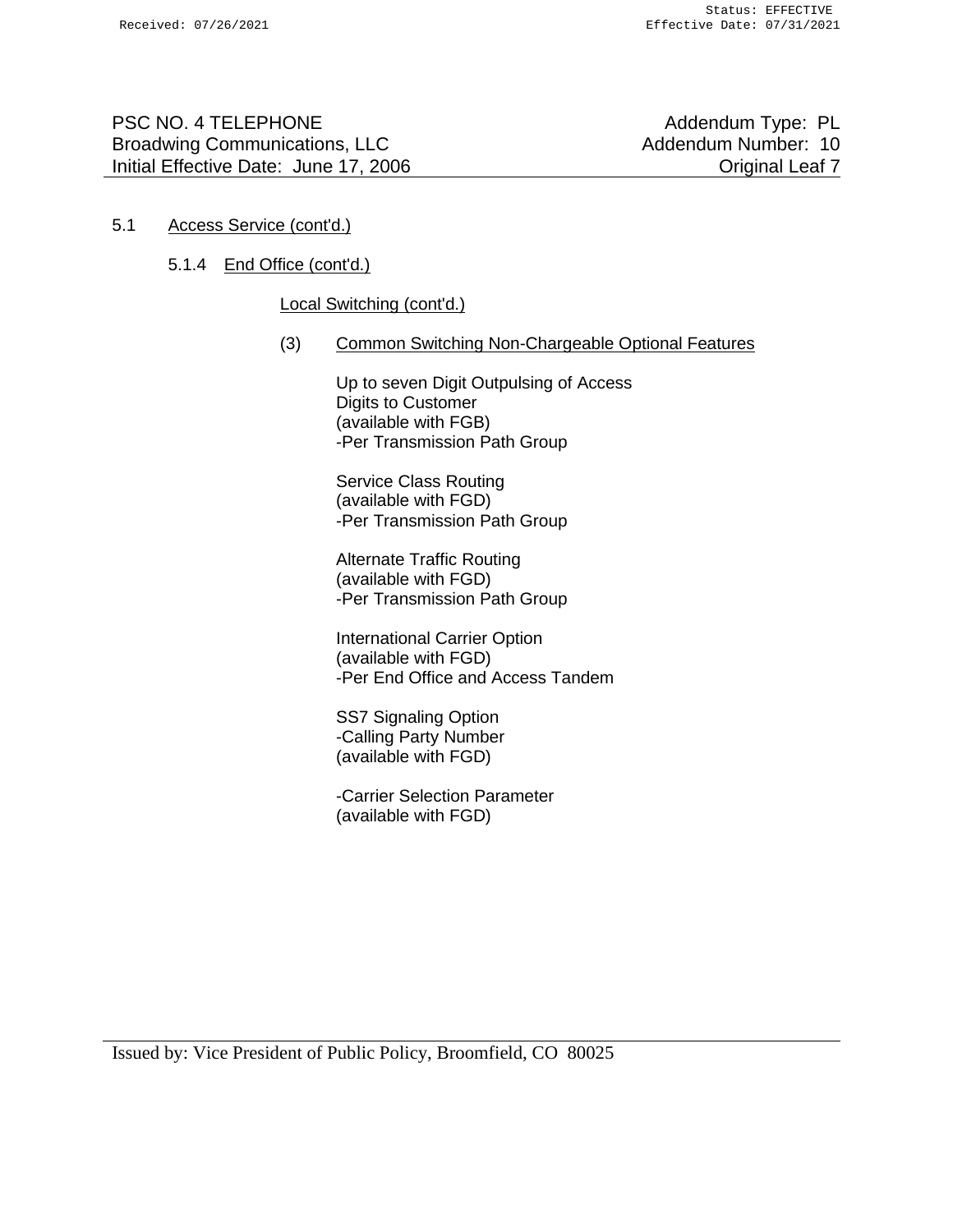PSC NO. 4 TELEPHONE Addendum Type: PL Broadwing Communications, LLC Addendum Number: 10 Initial Effective Date: June 17, 2006 Channel Controller Channel Channel Channel Channel Channel Channel Channel Channel Channel Channel Channel Channel Channel Channel Channel Channel Channel Channel Channel Channel Chann

#### 5.1 Access Service (cont'd.)

### 5.1.4 End Office (cont'd.)

#### Local Switching (cont'd.)

(4) Trunk Side Transport Termination Non-Chargeable Options

Standard Trunk for Originating, Terminating or Two-Way Operation (available with FGB and FGD)

Rotary Dial Station Signaling Trunk (available with FGB)

Operator Trunk, Full Feature Arrangement (available with FGD)

Operator Trunk, Assist Feature (available with FGD)

(5) Non-Chargeable SS7 Signaling Option

Calling Party Number (available with FGD)

Charge Number (available with FGD)

Carrier Selection Parameter (available with FGD)

Access Transport Parameter (available with FGD)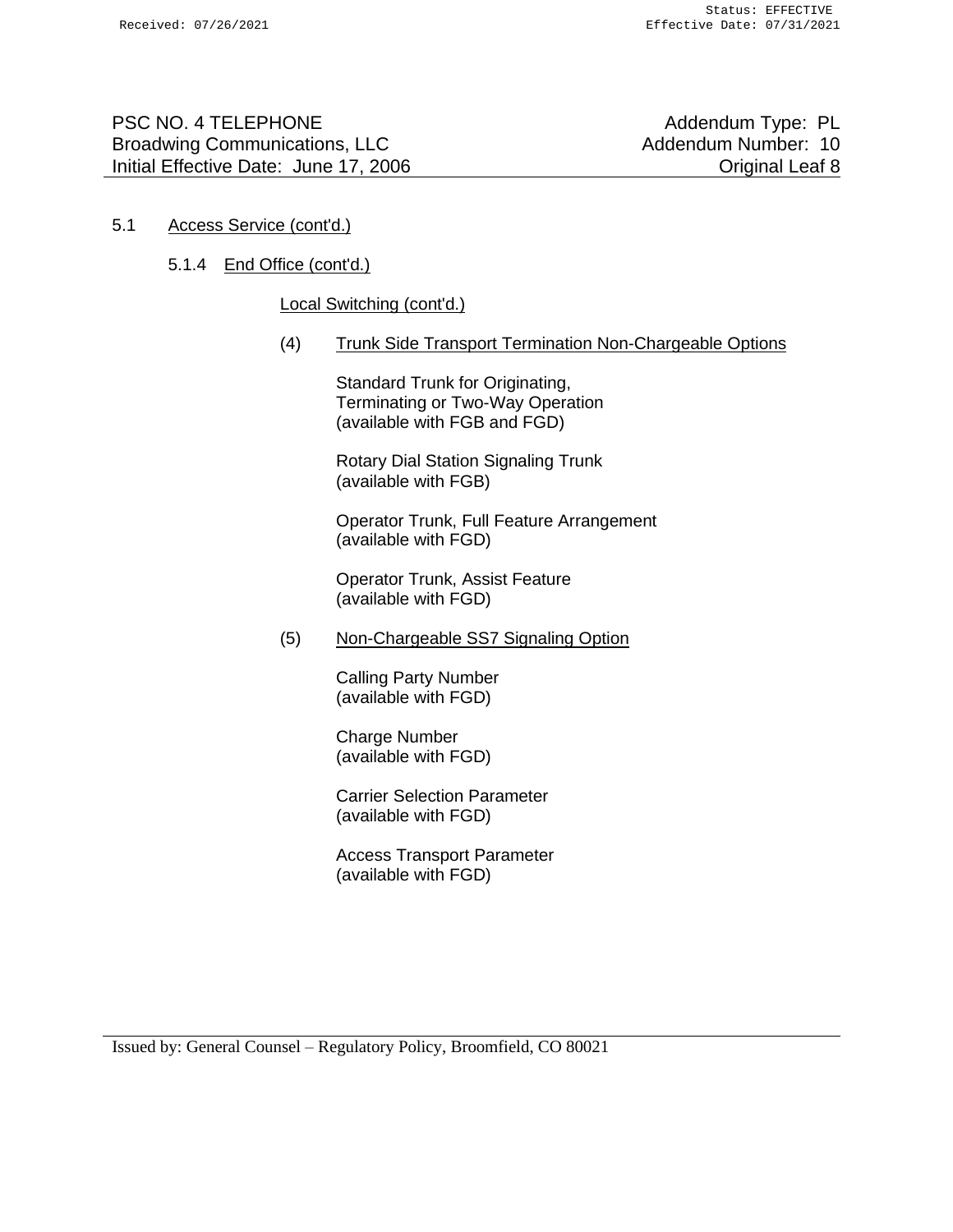PSC NO. 4 TELEPHONE<br>Broadwing Communications, LLC More and Addendum Type: PL Addendum Number: 10 Broadwing Communications, LLC Effective Date: July 31, 2021 Fourth Revised Leaf 9

Replaces Third Revised Leaf 9

#### 5.1 Access Service (cont'd.)

#### 5.1.4 End Office (cont'd.)

#### Local Switching (cont'd.)

| (6) |                                                                            | <b>Monthly Recurring Charge</b> |  |
|-----|----------------------------------------------------------------------------|---------------------------------|--|
|     | Multiplexing DS3 to DS1                                                    | \$300.00                        |  |
|     | <b>Dedicated Switch Port</b><br>Per DS1 Port<br>Originating<br>Terminating | [1]<br>[1]                      |  |

## **[1] See CenturyLink Competitive Operating Companies Tariff F.C.C. No. 2**

(N)

NY2021-07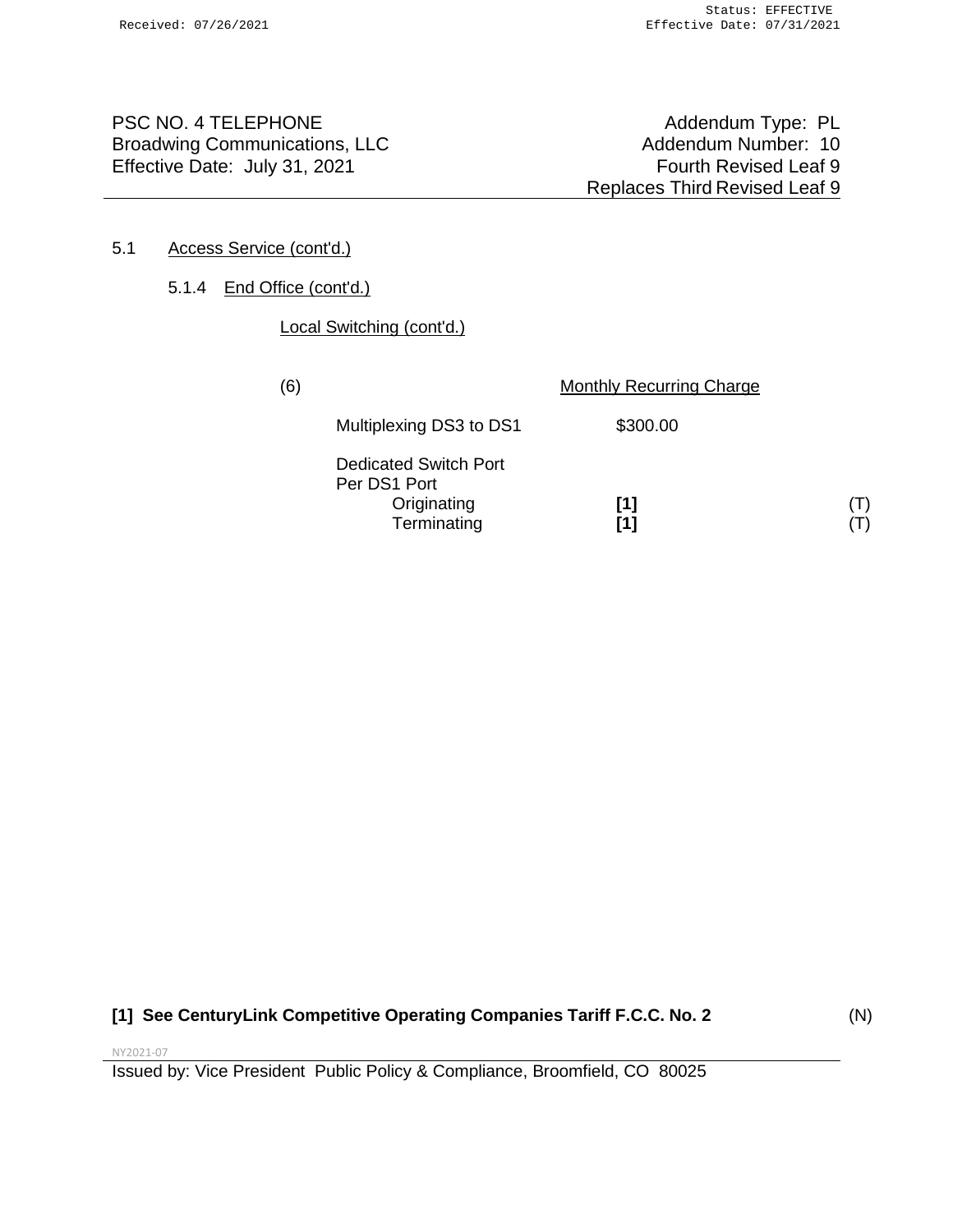| <b>PSC NO. 4 TELEPHONE</b><br><b>Broadwing Communications, LLC</b> | Addendum Type: PL<br>Addendum Number: 10 |
|--------------------------------------------------------------------|------------------------------------------|
| Initial Effective Date: July 31, 2021                              | <b>First Revised Leaf 10</b>             |
|                                                                    | <b>Replaces Original Leaf 10</b>         |
|                                                                    |                                          |

### 5.1 Access Services (cont'd.)

| 5.1.5 800 Data Base Access Service |                                                       |             |
|------------------------------------|-------------------------------------------------------|-------------|
| (A)                                | <b>Customer Identification</b>                        | Rate        |
|                                    | -Per Query                                            | \$0.0042    |
| (B)                                | <b>Customer Delivery Charge</b><br>-Per Query         | \$0.0000(R) |
| (C)                                | 800 Data Base Optional Features Package<br>-Per Query | \$0.0000(R) |

NY2021-07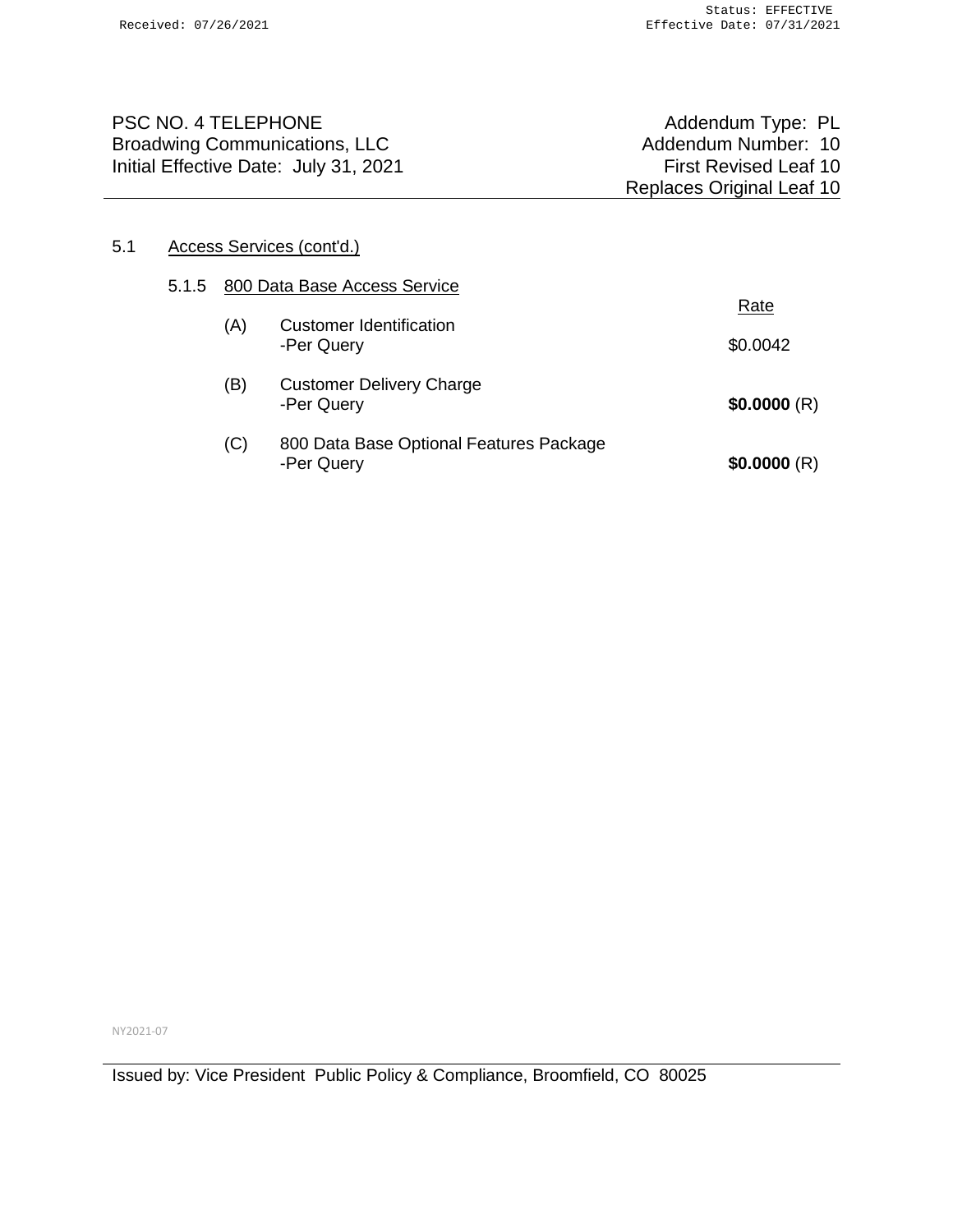PSC NO. 4 TELEPHONE<br>Broadwing Communications, LLC More and Addendum Type: PL Addendum Number: 10 Broadwing Communications, LLC Effective Date: January 1, 2015 **First Revised Leaf 11** 

Replaces Original Leaf 11

#### 5.1 Access Services (cont'd.)

#### 5.1.6 Local Exchange Access Service Rate

Terminating Usage

- Per Minute of Use Section 5.1.4 [T]

Issued in compliance with the Commission's Order in Case 09-M-0527, issued October 3, 2014

Issued by: General Counsel - Regulatory Policy, Broomfield, CO 80021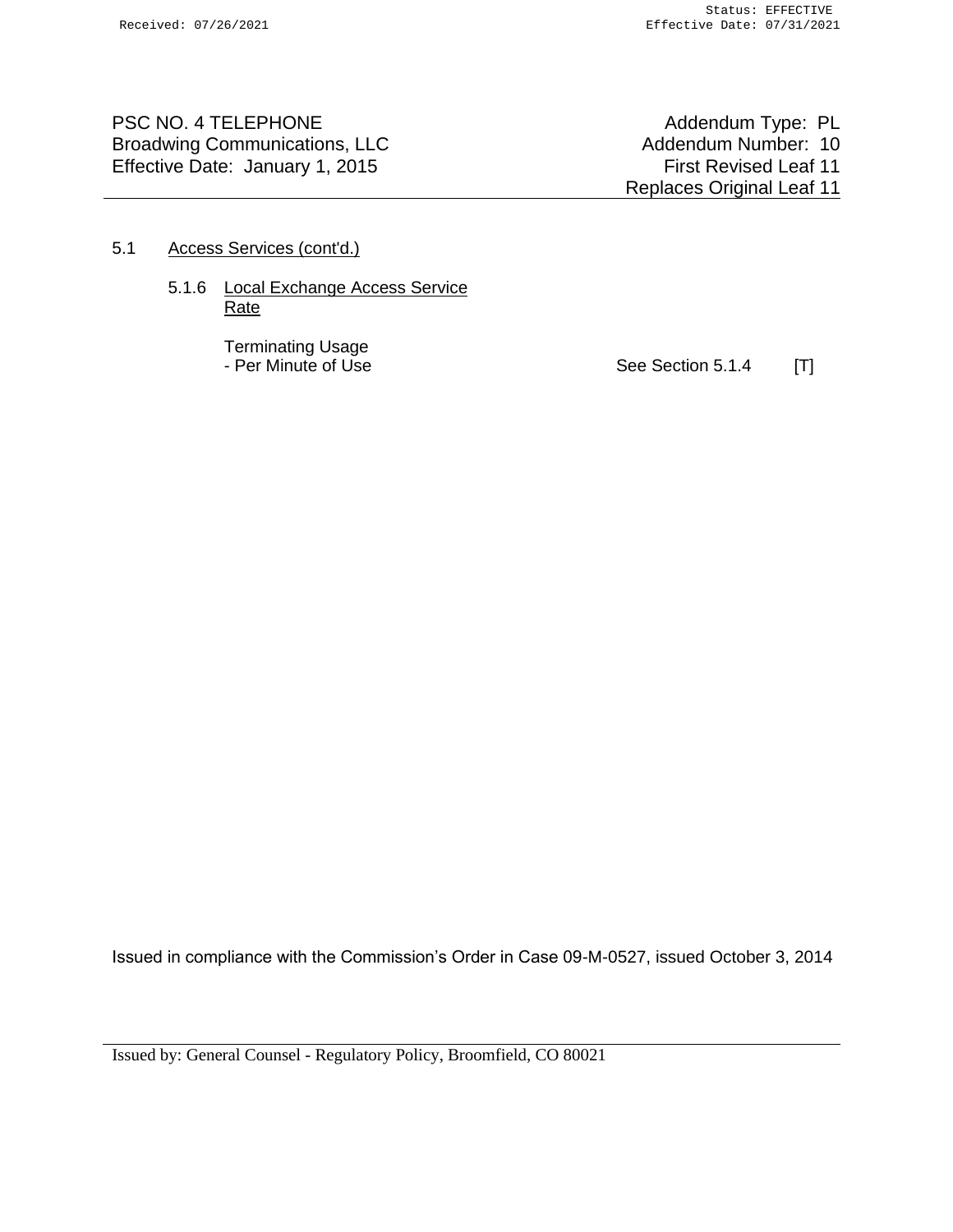| PSC NO. 4 TELEPHONE                       | Addendum Type: PL       |
|-------------------------------------------|-------------------------|
| <b>Broadwing Communications, LLC</b>      | Addendum Number: 10     |
| Initial Effective Date: September 5, 2006 | <b>Original Leaf 12</b> |
|                                           |                         |

#### 5.2 Miscellaneous Services

5.2.1 Presubscription

|       |                                                                                        | Non-Recurring<br>Charge                      |                            |
|-------|----------------------------------------------------------------------------------------|----------------------------------------------|----------------------------|
|       | Presubscription,<br>-Per Telephone Exchange Service<br>Line or Trunk                   | \$5.00                                       |                            |
|       | 5.2.2 Number Portability                                                               |                                              |                            |
|       | Per Number Ported (up to 10 paths)<br>Per Each Additional Path                         | Monthly<br>\$3.00<br>\$0.60                  |                            |
| 5.2.3 | <b>Telecommunications Service Priority</b>                                             |                                              |                            |
|       | TSP Provisioning Priority, per circuit<br><b>TSP Restoration Priority, per circuit</b> | Non-Recurring Charge<br>\$117.00<br>\$117.00 | Monthly<br>\$NA<br>\$30.00 |

Other applicable rates to above TSP charges:

- 1) In addition to the TSP charges, Broadwing will pass through any and all off-net (local loop or long-haul) charges. This includes service charges, expedite fees and special off-net TSP charges.
- 2) The Broadwing TSP charges are in addition to any and all standard Broadwing transport or services charges.
- 3) If a customer is ordering both Provisioning and Restoration Priority, both TSP charges apply.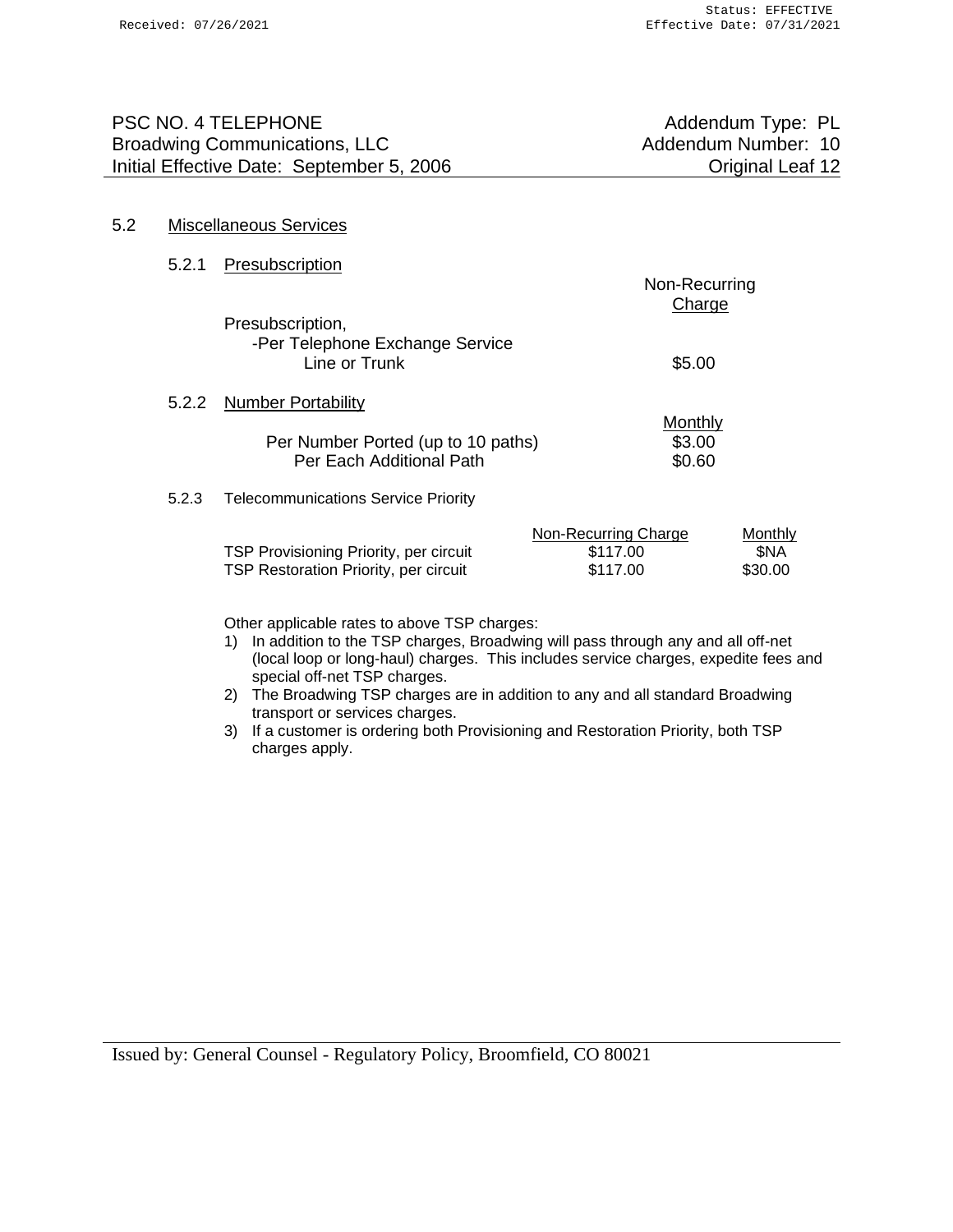Recurring

| PSC NO. 4 TELEPHONE                   | Addendum Type: PL   |
|---------------------------------------|---------------------|
| Broadwing Communications, LLC         | Addendum Number: 10 |
| Initial Effective Date: June 17, 2006 | Original Leaf 13    |
|                                       |                     |

# 5.3 Billing and Collection Services

|       |                                                                          |               | 11000111119<br>Charge |
|-------|--------------------------------------------------------------------------|---------------|-----------------------|
| 5.3.1 | Recording<br>- Per Customer Message                                      |               | \$0.0081              |
|       | 5.3.2 Automatic Number Identification<br>- Per Attempt                   |               | \$0.0121              |
| 5.3.3 | <b>Billing Name and Address</b>                                          |               |                       |
|       | - Service Establishment Charge<br>- Query Charge<br>Per Telephone Number | $$1,595.55$ * |                       |
|       |                                                                          | \$0.02        |                       |

• The service establishment charge applies for each separate mailing address that the information being provided by the Company is being sent to. This charge will also apply for each electronic mailing address.

Issued by: General Counsel - Regulatory Policy, Broomfield, CO 80021